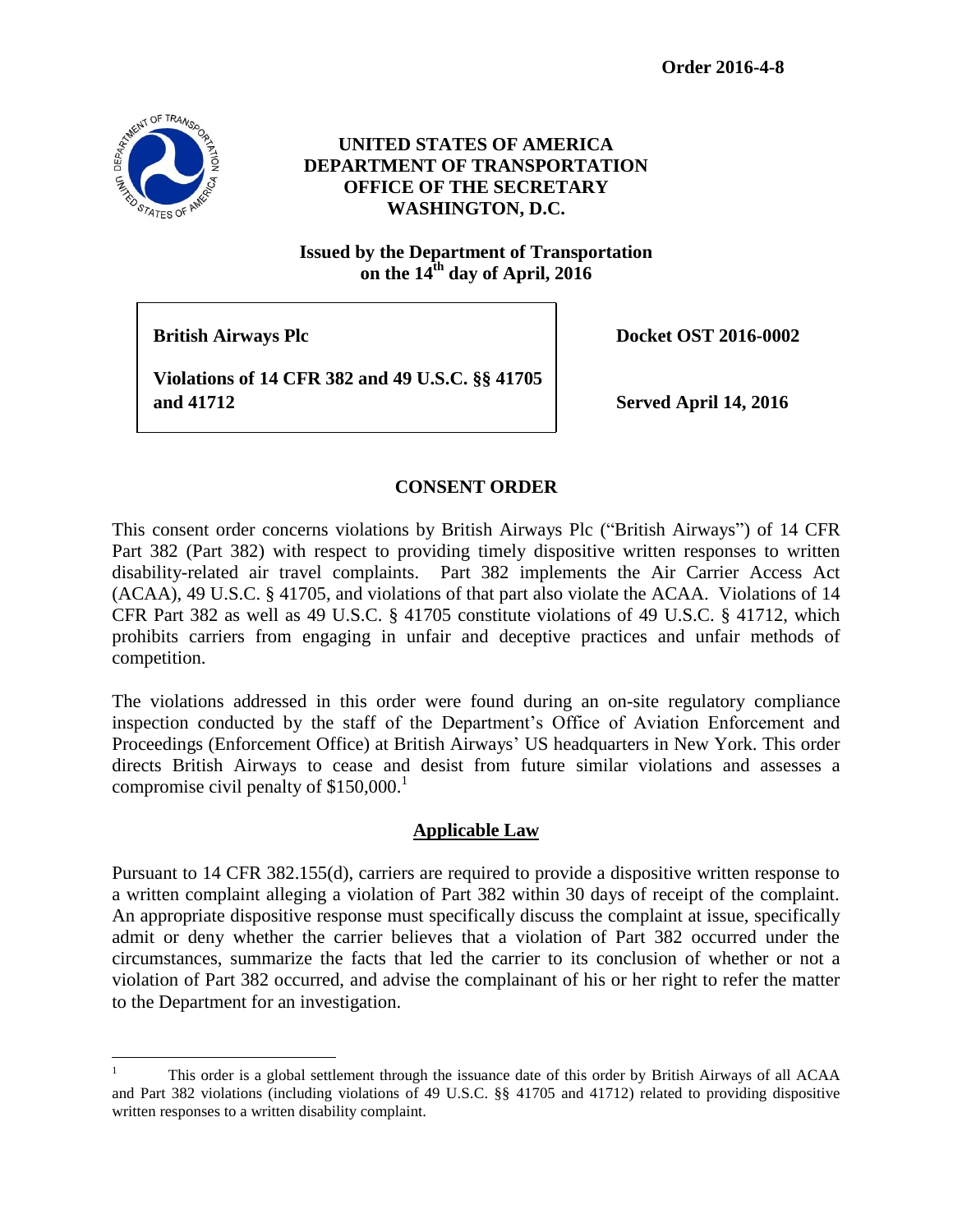#### **Facts and Conclusions**

The Enforcement Office found that in 2012 British Airways failed to respond to disabilityrelated complaints in accordance with 14 CFR 382.155(d). In a number of complaint files it received in 2012, British Airways' responses failed to specifically admit or deny that a violation of the substantive portions of Part 382 that were at issue in the complaints occurred. In some of those files, British Airways failed to include a summary of the facts and simply states that the responsibility of providing disability assistance is on the airport authority and British Airways has forwarded the complaints to the airport authority for response. British Airways also failed to inform complainants of their right to pursue enforcement action with the Department in many of its responses. Similar violations of section 382.155(d) were also found in a number of complaint files received in the first six month of 2013 and in complaints received between April 2014 and March 2015.

#### **Mitigation**

In mitigation, British Airways states that it makes every effort to accommodate all of its passengers, including passengers identifying themselves as having disabilities. British Airways asserts that it also makes every effort to provide complete responses to all passenger complaints, and to comply with the dispositive response requirements specified in 14 CFR §382.155(d). However, British Airways states that it frequently must depend on outside vendors not subject to its direct control when assisting passengers having disabilities to navigate through airport terminals. British Airways notes that when responding to complaints filed by passengers assisted by these vendors, it relies on those vendors to explain the factual circumstances surrounding passenger complaints in order to provide timely dispositive responses. Moreover, British Airways notes that it is a global carrier that serves over 200 destinations throughout the world, and many of the personnel who respond to complaints submitted by U.S. passengers are based in the United Kingdom or in other countries outside of the United States. British Airways explains that those personnel routinely respond to complaints which are not subject to §382.155 and occasionally may not recall the need to apply the specific response requirements only applicable to U.S.-related complaints. In response to the concerns raised by the Department, British Airways states that it is increasing the training of its non-U.S. based customer relations personnel to enhance their understanding of the Department's dispositive response requirements and it is also attempting to have more of the complaints related to services provided to and from the United States answered by U.S. based customer relations personnel.

#### **Decision**

The Enforcement Office has carefully considered the information provided by British Airways, but continues to believe that enforcement action is warranted. The Enforcement Office and British Airways have reached a settlement of this matter in order to avoid litigation. Without admitting the violations found in this order, British Airways consents to the issuance of this order to cease and desist from future similar violations of 14 CFR Part 382 and 49 U.S.C. §§ 41705 and 41712, and to the assessment of \$150,000 in compromise of potential civil penalties otherwise due and payable pursuant to 49 U.S.C. § 46301.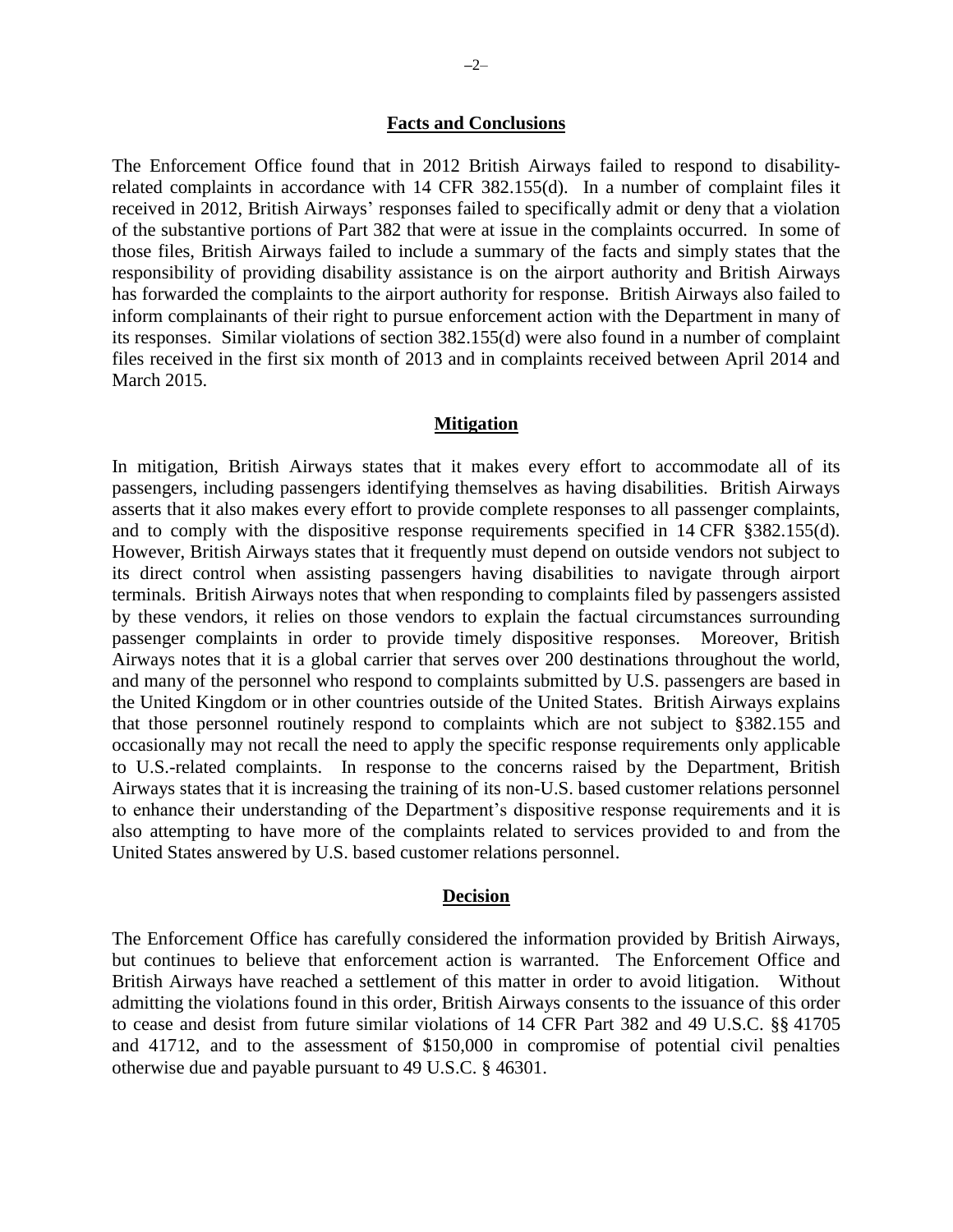This compromise assessment is appropriate considering the nature and extent of the violations described herein and the size and sophistication of the carrier, and serves the public interest. It represents a strong deterrent to future similar unlawful practices by British Airways and other carriers.

This order is issued under the authority contained in 49 CFR Part 1.

# **ACCORDINGLY,**

- 1. Based on the above discussion, we approve this settlement and the provisions of this order as being in the public interest;
- 2. We find that British Airways Plc violated 14 CFR 382.155 by failing to provide dispositive written responses to written complaints involving travelers with disabilities;
- 3. We find that British Airways Plc in the instances described in ordering paragraph 2, above, violated 49 U.S.C. § 41705;
- 4. We find that by engaging in the conduct described in paragraphs 2 and 3, above, British Airways Plc engaged in unfair and deceptive practices and unfair methods of competition in violation of 49 U.S.C. § 41712.
- 5. We order British Airways Plc and its successors and assignees to cease and desist from violations of 14 CFR Part 382 and 49 U.S.C. §§ 41705 and 41712 by engaging in the conduct described in paragraphs 2 through 4 above;
- 6. We assess British Airways Plc a compromise civil penalty of \$150,000 in lieu of civil penalties that might otherwise be assessed for the violations found in ordering paragraphs 2 through 4; of that amount, \$75,000 shall be due and payable within 30 days after the service date of this order. The remaining amount, \$75,000, shall become due and payable immediately if, within one year of the date of issuance of this order, British Airways Plc, its successors or assignees, violates this order's cease and desist provisions or fails to comply with this order's payment provision, in which case British Airways Plc may be subject to further enforcement action for violation of this order; and
- 7. We order British Airways Plc to pay the penalty as ordered in paragraph 6 through Pay.gov to the account of the U.S. Treasury. Payments shall be made in accordance with the instructions contained in the Attachment to this order. Failure to pay the penalty as ordered shall subject British Airways Plc to the assessment of interest, penalty, and collection charges under the Debt Collection Act and to further enforcement action for failing to comply with this order.